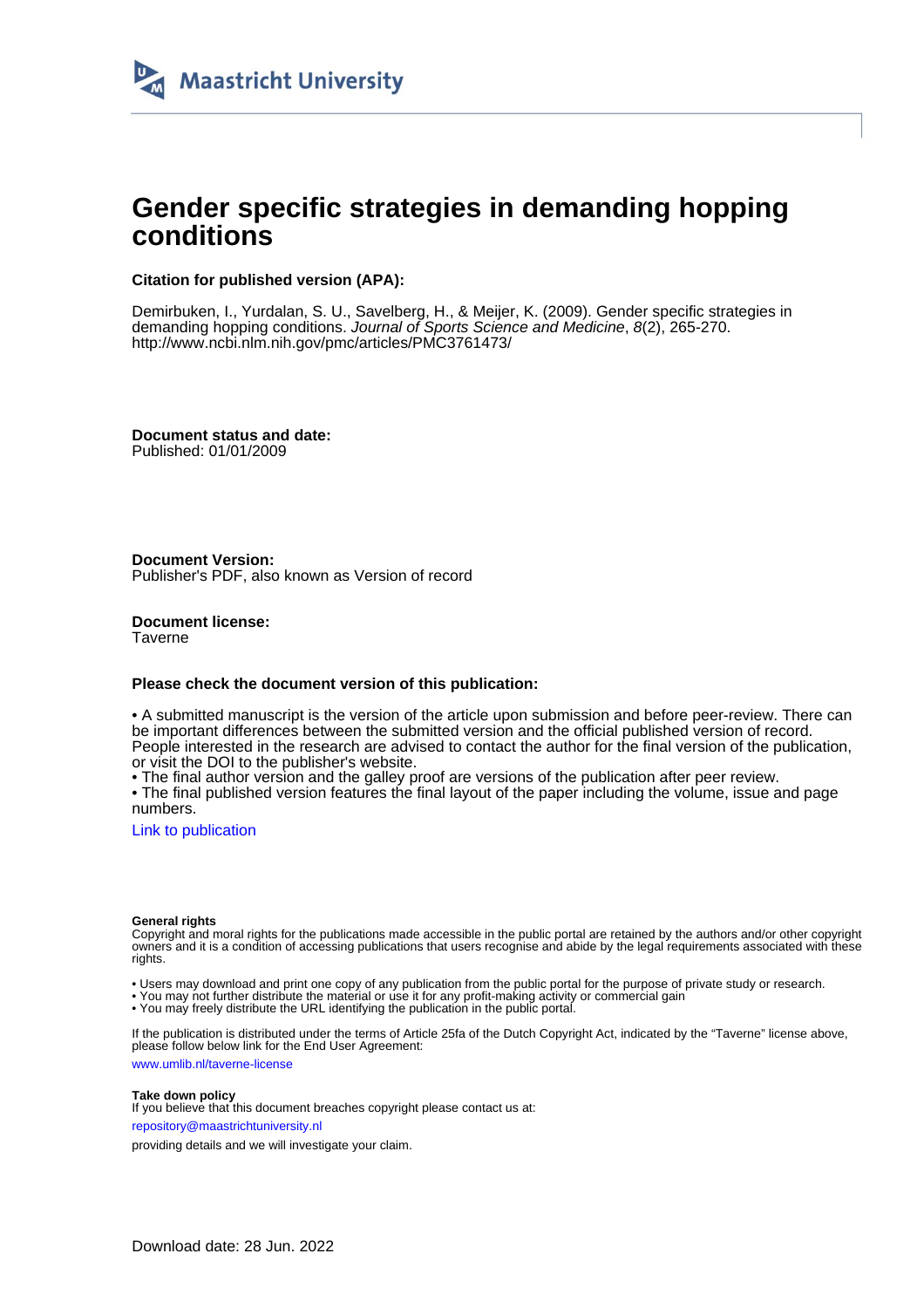# **Research article**

# **Gender specific strategies in demanding hopping conditions**

**İlkşan Demirbüken**  $^1 \boxtimes$ , Saadet Ufuk Yurdalan <sup>1</sup>, Hans Savelberg <sup>2</sup> and Kenneth Meijer <sup>2</sup>

<sup>1</sup> School of Physical Therapy and Rehabilitation, Dokuz Eylul University, Izmir, Turkey

**²** Department of Human Movement Science, Maastricht University, Maastricht, The Netherlands

# **Abstract**

Difference in leg stiffness between females and males is considered to be a cause of higher rates of Anterior Cruciate Ligament injury in female athletes. Females are believed to have lower stiffness and as a consequence different recruitment strategies to adapt functional tasks. The aim of the current study was to evaluate how leg stiffness is tuned to demanding conditions. 22 healthy subjects (11 Male-11 Female; age: 20-43 years) participated in this study. Subjects performed two-legged hopping tasks (at their preferred rate, as fast as possible and with added mass of 10% bodyweight) on a force platform. Leg stiffness was calculated for each condition as the ratio between peak ground reaction force and vertical displacement of center of mass. In the preferred and added mass conditions males showed substantially higher leg stiffness than females ( $p= 0.006$  and  $p = 0.002$ , respectively). When hopping as fast as possible the gender bias in leg stiffness disappeared ( $p = 0.880$ ). Added mass had no significant effect on change in leg stiffness. Results have shown that females increased their leg stiffness more than males indicating they have no gender limiting capacity to reach objectives of higher demanding tasks (i.e.fastest hopping).The relationship between observed gender differences in leg stiffness and increased Anterior Cruciate Ligament injury rate in females requires further study.

**Key words:** Leg stiffness, frequency, added mass, hopping test.

# **Introduction**

Female athletes are more vulnerable to sport injuries of lower extremity than their male counterparts. Commonly they have a higher risk of knee injuries including meniscal and cartilaginous tears, patellafemoral syndromes and Anterior Cruciate Ligament (ACL) injuries (Dugan, 2005). Four to eight times higher rates of ACL injury in female athletes compared to males have been reported by previous studies (Arent and Dick, 1995; Arent and Dick, 1999; Gwinn et al., 2000; Hutchinson and Ireland, 1995; Malone et al., 1993; Messina et al.,1999). These injuries limit the performance level and can be season or career ending; moreover they result in high health care costs for surgery and rehabilitation (Dugan, 2005).

The gender bias in ACL injury rates are believed to be partially explained by differences in physical and biological properties that result in different biomechanical behavior of this ligament and the knee joint in males and females (Griffin et al., 2000; Hewett et al., 2005). An important biomechanical factor is thought to be the stiffness of the leg during functional activities such as running, jumping and hopping. Leg stiffness is considered to

be a regulated property of the neuromuscular system (Butler et al., 2003; Chelly and Dennis, 2001; Salsich and Mueller, 2000). These activities are general components of sports and it has been shown that during all these motions the leg behaves like a spring (Blickhan et al., 1989; Farley et al., 1998). Humans maintain this spring-like leg behavior and adjust their leg stiffness to different conditions of locomotion (i.e. hopping at different frequencies or heights, (Farley et al., 1991; Ferris et al., 1998), and running at different speeds and stride frequencies (Arampatsiz et al., 1999) and at different stride frequencies (Farley and Gonzales, 1996) to control the sinusoidal movement of the center of mass (COM).

Leg stiffness represents the average overall stiffness of the integrated musculoskeletal system including tendons, ligaments, muscles and bones during the ground contact phase of locomotion (Farley et al., 1998). Stiffness of leg is believed to considerably affect performance, functional ability and risk of injury in musculoskeletal structures of lower extremity (Butler et al., 2003; Chelly and Dennis, 2001; Salsich and Mueller, 2000). For example, muscle stiffness is required for efficient utilization of elastic energy during a stretch-shortening cycle (Butler et al., 2003; Latash and Zatsiorsky, 1993). Lower stiffness values allow for excessive joint motion, i.e. decreased stability of the knee, leading to soft tissue injury (Williams et al., 2004). It is known that females tend to have a lower leg stiffness compared to males during both static conditions (i.e. knee flexion/extension, Granata et al., 2002a) and functional tasks (i.e. hopping Padua et al., 2005). It may be one of the possible risk factors associated with the high rates of ACL injury in female athletes (Padua et al., 2005), especially during regulation of leg stiffness for increased demands of higher activity levels.

Leg stiffness can be modulated during functional loading conditions through different muscle activation and movement strategies. Farley and Morgenroth showed that leg stiffness is primarily adjusted via a combination of changes in ankle stiffness and knee angle excursion (Farley and Morgenroth, 1999). Padua et al. (2005) speculated that females use different stiffness recruitment strategies than males by means of quadriceps dominant and ankle dominant stiffness strategies which could lead ACL injury (Padua et al., 2005). This may be a reflection of the fact that women have a lower capacity to generate muscle stiffness (Granata et al. 2002a). Granata et al. (2002b) also proposed that differences in leg stiffness values of females and males might be related to the gender bias in risk for ACL injury and that women are limited in their capacity to generate sufficient muscle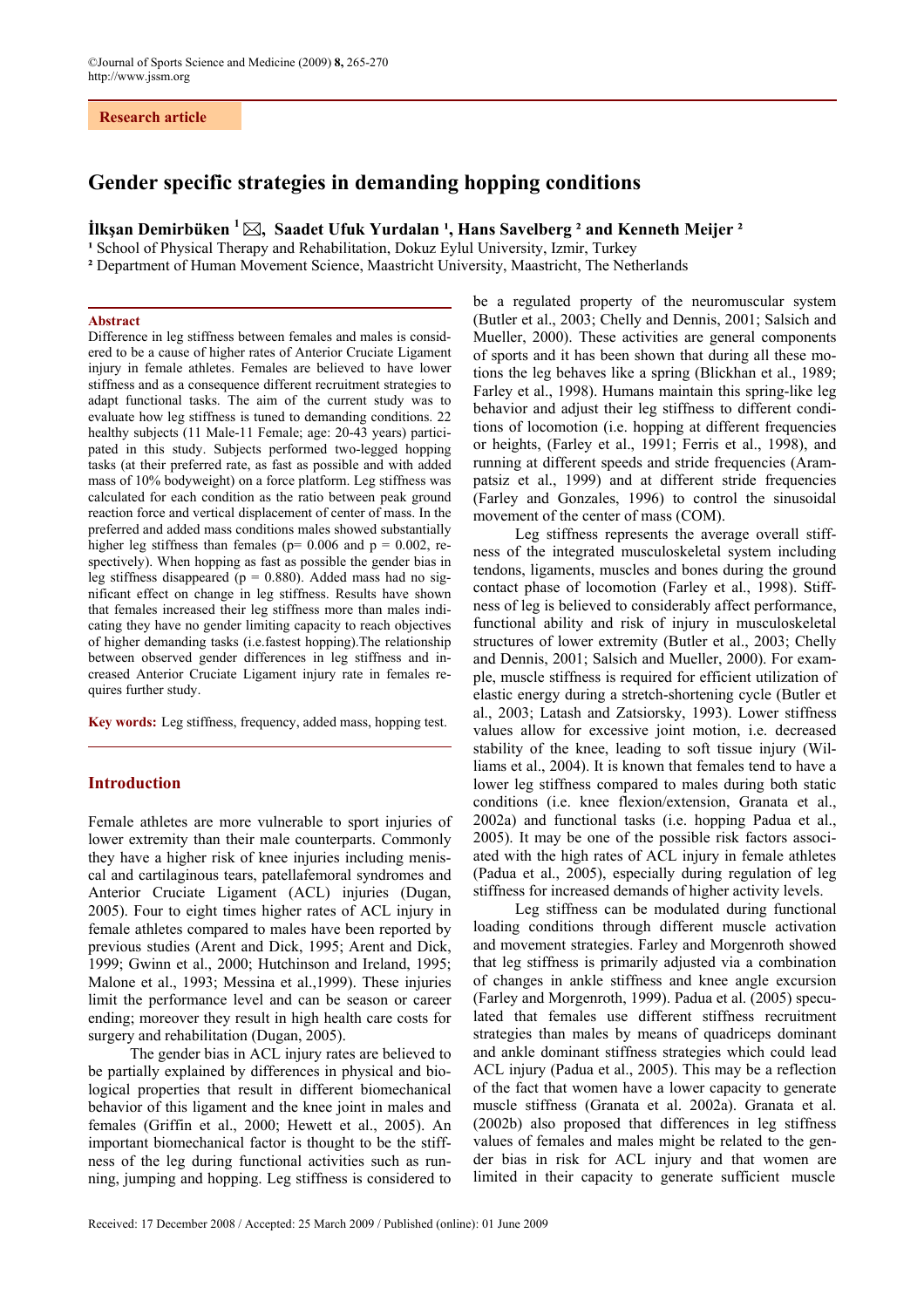stiffness during functional hopping tasks.

Thus far, females' leg stiffness behavior in comparison to males has been studied under conditions close to their preferred hopping rate. To figure out whether women indeed are limited in their capacity to generate sufficient leg stiffness requires testing under more demanding conditions.

Further understanding on how males and females tune their leg stiffness in demanding conditions could help to design exercise prescriptions to protect female athletes from ACL injuries. Female-specific training programs could be improved for rehabilitation programs, particularly in conditions of maximal effort.

The aim of this study was to evaluate how leg stiffness is tuned to demanding conditions like adding mass or hopping as fast as possible. It was hypothesized that females would have lower leg stiffness than males across a broad range of hopping conditions.

# **Methods**

# **Subjects**

Eleven male and eleven female volunteers with no reported knee abnormalities or recent musculoskeletal injuries participated in this study. Also the subjects had neither history of surgery in their lower extremities nor neurological disorders. Subjects signed informed consent. They were recruited from students and staff of Maastricht University, Faculty of Health, Medicine and Life Sciences. Subject's descriptive statistics with respect to gender are included in Table 1.

# **Protocol for hopping test**

To assess the effect of frequency and mass on leg stiffness, subjects were asked to hop in place with training shoes and with their hands on their hips in three different hopping conditions. First, participants hopped at their preferred frequency (PF) and subsequently at the fastest frequency (FF) that they were able to achieve. In addition they were asked to hop with added weight at their preferred hopping frequency (PFM). For this condition participants wore a custom-made weight vest containing 10% of their body mass. The preferred frequency in the loaded condition was not necessarily the same as the preferred frequency in the unloaded condition. Subjects were instructed to hop in a continuous motion and leave the ground between hops. The subjects were allowed as much practice as needed until they felt comfortable at the asked frequency.

# **Data collection**

Measurements of leg stiffness were determined by requiring subjects to perform two-legged hopping on a force platform ( Kistler 9281 A, natural frequency 1 KHz) vertical forces were sampled at 1000 Hz via an analogue to digital converter (12 bit, National Instruments). Each subject performed 5 hopping tests for each condition. Subjects put their feet on the middle area of the force platform. Then subjects hopped as the described above. When the subjects felt comfortable at the asked frequency, data was collected for 4 seconds for each hopping trial, which consisted of approximately eight hops. At the

end of each hopping test, the subjects were allowed to rest for 1 minute. Thus, the first trial contained five times hopping at preferred frequency and 1 min. rest, and the second trial five times hopping at highest frequency and 1 min. rest and the last trial five times hopping at preferred frequency with added mass.

 **Table 1. Descriptive statistics of subjects. Data are means (±SD).** 

|                           | Female     | <b>Male</b> | <b>Total</b> |  |
|---------------------------|------------|-------------|--------------|--|
| <b>Body Weight (kg)</b>   | 59.8 (8.0) | 77.8(3.9)   | 68.8(11.1)   |  |
| Height(m)                 | 1.67(.08)  | 1.83(0.06)  | 1.75(.11)    |  |
| <b>Greater Trochanter</b> | .84(.06)   | .93(0.06)   | .88(.07)     |  |
| Height (m)                |            |             |              |  |
| Age (years)               | 23.7(3.7)  | 27.6(6.8)   | 25.7(5.7)    |  |

#### **Data analysis**

Data was analyzed by custom-made software developed with MATLAB (version 6.5.1). First the vertical ground reaction force was filtered with a recursive Butterworth filter  $(4<sup>th</sup> order, 50 Hz lowpass)$ , to eliminate the influence of potential high frequency peaks in the data. The filtered vertical ground reaction forces traces were used to determine the peak forces, ground contact times and COM movements for each individual hop. Vertical displacement of COM was calculated using the following procedure. First the instantaneous acceleration of COM was calculated according to:

$$
a = \frac{Fz - G}{m}
$$
 Equation 1

In this equation *a* represents acceleration, *Fz* is the measured vertical component of that ground reaction force, *G* equals the weight of the subject and m the mass. Subsequently the vertical displacement of the COM (*∆L*) was calculated from numerical integration of the acceleration data during the contact phase. Integration constants for velocity were based upon steady-state performance criteria wherein the mean vertical COM velocity is zero. Since the goal was to determine COM displacement, the integration constant for position was set arbitrarily to zero at touchdown. Leg stiffness (kleg) was defined as:

$$
Kleg = \frac{Fpeak}{\Delta L}
$$

Equation 2

Contact time was defined as the time spent on the force platform from initial contact to take off. Hopping frequency was determined from the average number of hops per second during the trial. For each trial the average data for the first five hops were calculated and this data was used in the statistical analysis.

# **Statistical analyses**

Statistical analyses were performed using the SPSS.11 for windows package. In this study a repeated measurements ANOVA was used to determine if there is a significant difference between adjusting leg stiffness for preferred hopping frequency, fastest hopping frequency and preferred hopping frequency with added weight. The three condition serve as a within subjects factor and gender as a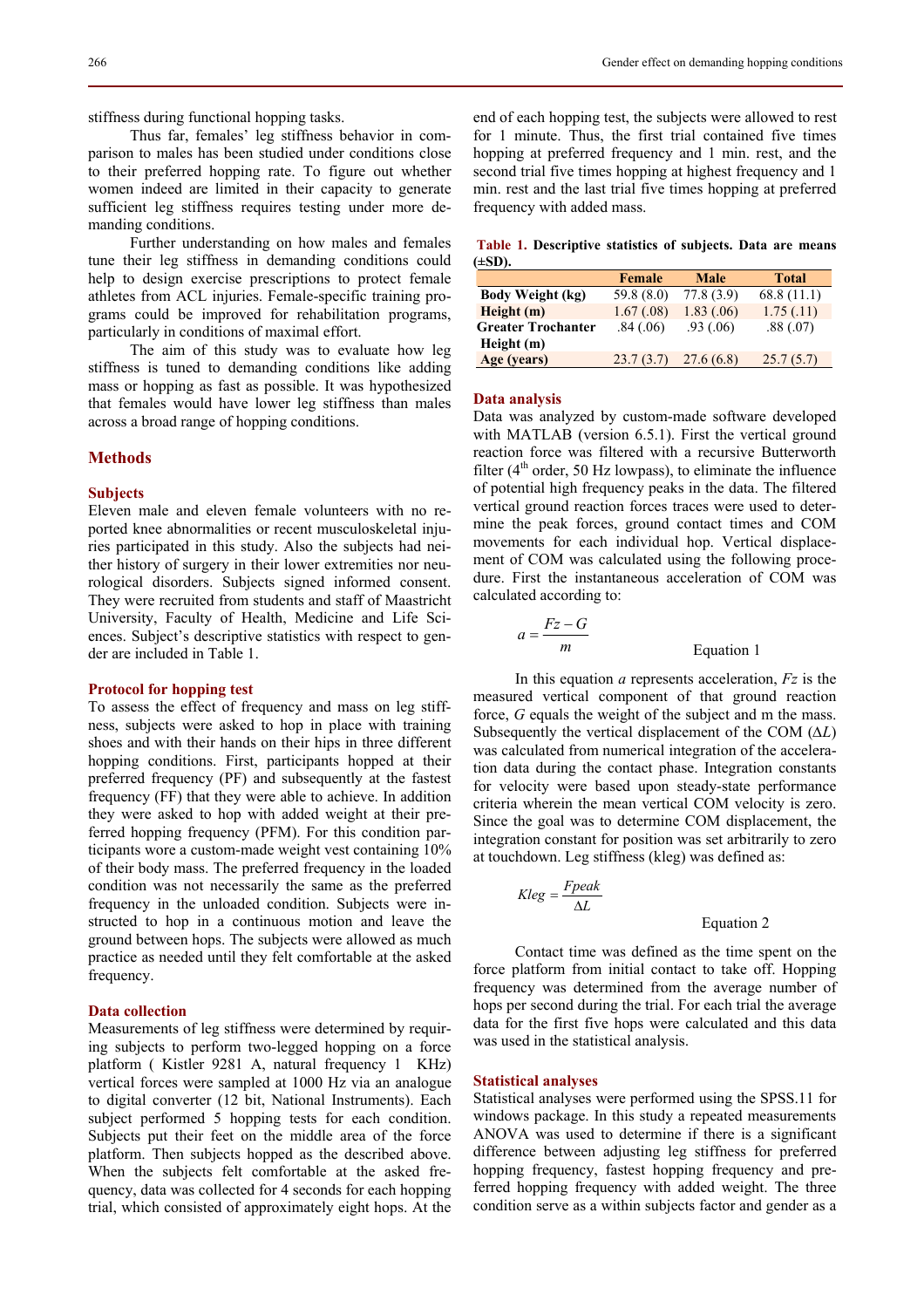between subjects factor. A LSD post-hoc test was performed to see if there was a significant difference between variables among conditions. An Unpaired T-Test was performed to evaluate possible differences in body weight, height, greater trochanter height from ground and age between male and female subjects. Statistical significance was set at  $\alpha$  < 0.05 for all analyses.

# **Results**

Two subjects were excluded from analysis, as their dataset was incomplete. The data was analyzed for 10 female and 10 male subjects ranging in age from 20 to 43 years. Subjects exhibited significant gender differences in weight, height, greater trochanter height, but demonstrated no significant differences in age (Table 1).

#### **Effect of different hopping conditions on leg stiffness**

There was a significant effect of hopping condition on evaluated parameters (frequency, leg stiffness, force, vertical displacement). Especially, the high frequency hopping condition differed significantly from the preferred hopping and hopping with an added mass condition. There was no significant difference between the preferred hopping and the added mass condition.

At the high frequency hopping condition, the maximum frequency that subjects performed was twice as high compared to both other conditions  $(2.20 \pm 0.26 \text{ Hz})$ ,  $4.16 \pm 0.56$  Hz and  $2.26 \pm 0.40$  Hz for PF, FF and PFM respectively). Leg stiffness was increased by a factor three in the high-frequency hopping compared to the both other hopping conditions (24.1  $\pm$  9.94 kN·m<sup>-1</sup>, 70.12  $\pm$ 22.0 kN·m<sup>-1</sup> and 24.2 $\pm$  10.7 kN·m<sup>-1</sup>, for PF, FF and PFM respectively). The significant increase in frequency resulted in a significant reduction of the ground contact times ( $286 \pm 42$ ms,  $183 \pm 23$  ms and  $300 \pm 40$ ms, for PF, FF and PFM respectively ) and a reduced peak ground reaction forces (2314  $\pm$  603 N, 1844  $\pm$  382 N and 2320  $\pm$ 556 N for PF, FF and PFM respectively). Likewise the vertical displacement of COM was four times smaller  $(0.107 \pm 0.03 \text{m}, 0.029 \pm 0.02 \text{m}, 0.112 \pm 0.04 \text{m}, \text{ for PF},$ FF and PFM respectively)

#### **Effect of gender on leg stiffness**

In preferred frequency and added weight hopping conditions leg stiffness differed significantly between men and women. In both conditions leg stiffness in men was approximately 1.5 times higher than in women. Frequency, ground contact time, vertical displacement of COM did not differ between males and females in any of the hopping conditions (Table 2).

Males had significantly greater peak ground reaction forces than females at all hopping conditions. When peak forces were normalized to body weights of subjects this significant difference disappeared and both sexes had almost similar values of peak forces (Table 2).

# **Discussion**

The aim of the current study was to test if males and females react similarly to demanding conditions like hopping with additional mass attached to the body or hopping as fast as possible. Contrary to our initial hypothesis, that a difference in leg stiffness between males and females is maintained across all hopping conditions, it was found that the gender bias on leg stiffness disappears at the fastest hopping rate. Thus females appear to have no limitations to generate sufficient musculoskeletal stiffness when they are asked to perform at their maximum hopping rate. These results are in contrast with recent theories, which suggested that the lower capacity of women to generate muscle stiffness limits their leg stiffness during functional hopping tasks (Granata et al. 2002b). Interestingly, males and females chose similar hopping frequencies for each particular experimental condition (i.e. preferred, added mass and fast hopping), but it seems that there are distinct differences in how males and females regulate their leg stiffness in these tasks. In the preferred and added mass conditions males need substantially higher leg stiffness to attain the same hopping frequency, on the contrary, when hopping as fast as possible, the gender bias in leg stiffness disappeared.

The fact that males and females select similar frequencies when asked to hop at a comfortable self selected pace, irrespective of substantial differences in anthropometrics and leg stiffness has been found in several studies (Granata et al., 2002b). In this study both females and males attained hopping frequencies of approximately 2.20 Hz, similar to values reported by earlier others (Granata et al., 2002b; Heise et al., 2001). Granata et al. (2002b) proposed three possible explanations for the constancy of preferred hopping frequency. One possible explanation is that reflex delays, which are body mass independent, constrain the preferred hopping frequency. Heise et al. (2001) found that males activated their muscle earlier than females at preferred hopping frequency and had greaterstiffness values (Heise et al., 2001). On the other hand, previous studies of reflexive neuromuscular activation in response to landing and perturbation have found females to tend to activate quadriceps muscle earlier than males

 **Table 2. Gender effects on leg stiffness parameters for different hopping conditions. Values are means (± SD).** 

|                                          | <b>Preferred Hopping</b> |                | <b>Fastest Hopping</b> |              | <b>Added Mass Hopping</b> |                |
|------------------------------------------|--------------------------|----------------|------------------------|--------------|---------------------------|----------------|
|                                          | Female                   | <b>Male</b>    | Female                 | <b>Male</b>  | Female                    | <b>Male</b>    |
| Frequency (Hz)                           | 2.07(0.18)               | 2.21(.31)      | 4.19(.65)              | 4.13(0.49)   | 2.04(.23)                 | 2.36(.48)      |
| Ground contact time (ms)                 | 299(46)                  | 273(33)        | 191(27)                | 187(18)      | 313(41)                   | 286(35)        |
| COM displacement (m)                     | 11.5(2.0)                | 9.80(3.0)      | 2.70(1.0)              | 2.90(2.0)    | 12.7(4.0)                 | 9.6(4.0)       |
| Peak Force (N)                           | 1986 (543)               | $2642(483)*$   | 1656(263)              | $2033(399)*$ | 2038 (490)                | $2602(485)$ ** |
| Corrected Peak Force $(N \cdot kg^{-1})$ | 34.0(14.6)               | 33.9(13.7)     | 27.7(10.6)             | 25.5(9.3)    | 34.1(14.9)                | 33.4(12.2)     |
| Leg stiffness $(kN·m^{-1})$              | 18.3(6.1)                | $29.9(9.9)$ ** | 66.3(21.2)             | 73.9(22.5)   | 17.2(6.2)                 | $31.3(9.9)$ ** |

\* and \*\* denote significant (p < 0.05 and 0.01, respectively) gender effect by repeated measurements ANOVA with post-hoc test. COM= Center of Mass.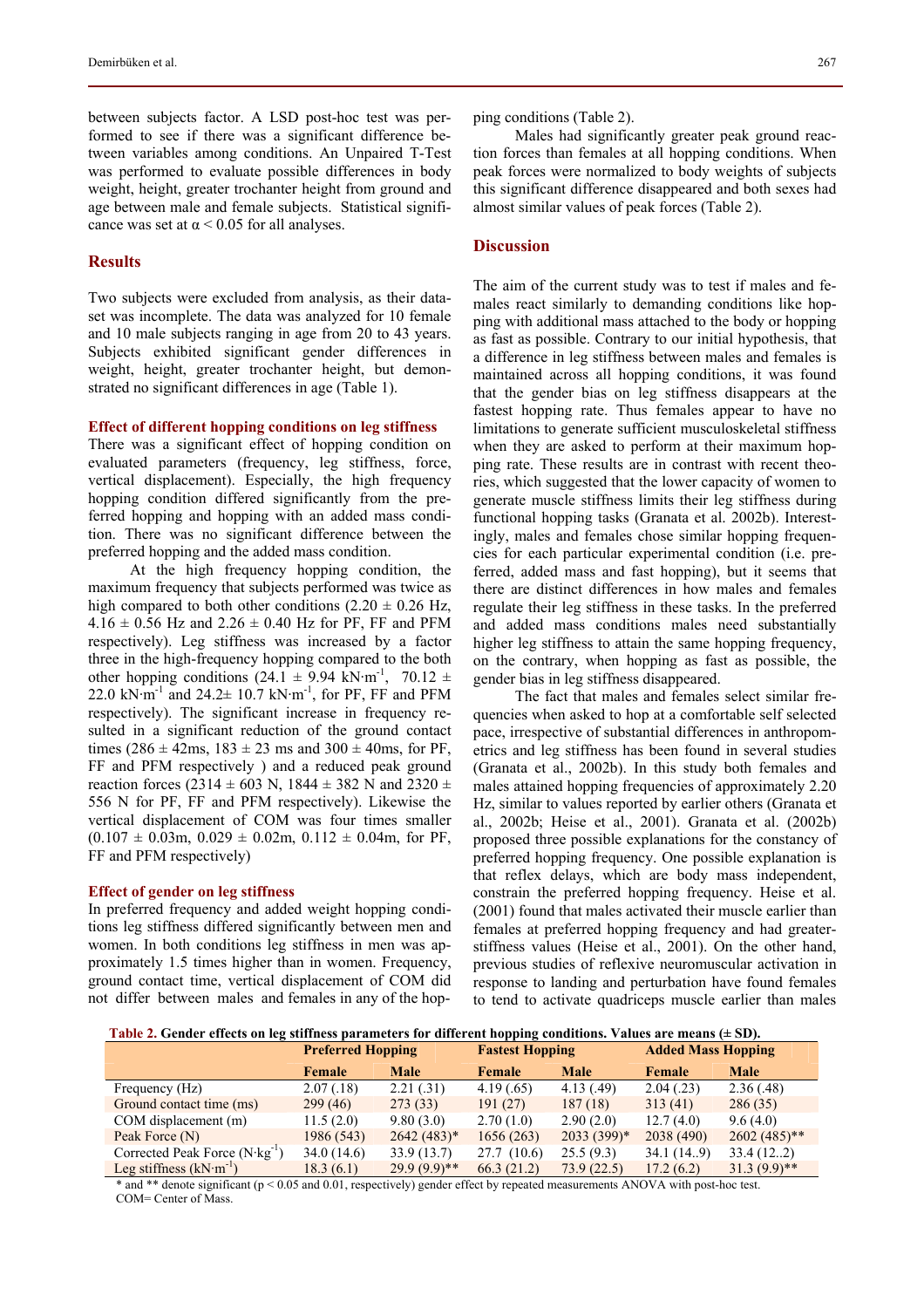(Huston and Wojtys 1996, Malinzak et al., 2001). Conversely, Medina et al. (2008) have shown that female and male athletes had the same recruitment patterns during drop landing (Medina et al., 2008). The data of the current study do not enable us to draw conclusions about the role of gender differences in reflex factors.

Alternative explanations include the inherent active muscle stiffness differences between genders and energy conservation mechanisms. With respect to the latter Granata et al. (2002b) argued that the preferred frequency of hopping is related to energy cost and that it should be independent of body mass. Assuming that the human musculoskeletal system behaves like a true spring-mass system, it would be expected that the preferred frequency coincides with the natural frequency of the system, according to equation  $\omega^2 = k/2m$ , where  $\omega$  is the frequency of spring system, *k* is the stiffness of spring and *m* is the mass of system Conceptually, as the preferred frequency for females and males is similar, the lower leg stiffness in females could be explained by their lower body mass. Indeed, if leg stiffness is normalized for body mass the differences in leg stiffness between males and females disappear.

The argument for energy conservation may also explain why in the added mass condition subjects chose almost the same hopping frequencies as in the preferred hopping condition. In this case one would expect that leg stiffness is augmented to accommodate the increased mass. In contrast, it was found that both males and females maintained leg stiffness at the same level as in the preferred condition. It could be argued that amount added weight was not sufficient to produce any noticeable effects. However, in a similar type of experiment Austin et al. (2003) have used added weights of 10% and 20% of body weight and they still could not find any significant effect of added weights on vertical stiffness during hopping test. This suggests that the subjects alter their hopping strategy to deal with the extra mass. In accordance to Austin et al (2003), we have found an increase in ground contact time in the added weight condition although this effect was not significant. It appears that humans are capable of compensating added mass effects to maintain their leg stiffness and hopping frequency via modulation of the ground contact time. This adaptation strategy is used by both males and females to accommodate mass perturbations. Although differences in leg stiffness between males and females seem to be explained largely by differences in mass it should be noted that the underlying recruitment strategies are very different between males and females. It has been shown that during hopping at preferred rates females increase their quadriceps and soleus activation, while keeping the kinematics similar to males (Padua et al., 2005).

Males and females chose similar hopping frequencies when asked to hop as fast as possible. In this study we found that on average subjects could attain hopping frequencies of 4.16 Hz, which is about twice their preferred hopping frequency. Although the cycle time was reduced by half, the contact time reduced only by approximately one third (286 vs. 183 ms). This means that fast hopping is mostly achieved by reducing the aerial

time and thus the hopping height. For fast hopping it is unlikely that energy conservation is the main objective. Instead the ability to generate force fast enough might be a more constraining factor, which might explain why contact time does not change linearly with hopping frequency. Hobara et al. (2007) have found that subjects enhance their muscle activity when instructed to hop with shorter contact times at the same frequency (Hobara et al., 2007). It could be argued that fast hopping rates requires higher muscle activity than preferred hopping rates. Granata et al. (2002a) has shown that women demonstrate considerably less muscle stiffness in open-chain measurements. It has been argued that the lower capacity of women to generate muscle stiffness can explain why they have lower leg stiffness during hopping tasks (Granata et al., 2002b). In contrast in this study it was found that the difference in leg stiffness between males and females disappears when hopping as fast as possible. Females clearly increased their leg stiffness more in comparison with males to attain similar fast hopping rates. This suggests that under functional tasks like hopping females have sufficient capacity to generate the required levels of muscle stiffness. Furthermore, based on these results it can be concluded that males and females have to deal with similar constraints during fast hopping.

In addition, Blickhan (1989) stated that the changes in stiffness with increasing frequencies are largely induced by leg kinematics and not by material properties. They observed that leg kinematics demonstrated maximum leg stiffness is acquired at maximum hopping frequency by letting the knee move 180 degree out of phase with the ankle (Blickhan, 1989). This can be a limiting property for fast hopping by means of changing leg kinematics for both females and males.

The question 'How females reacted different than males to adapt their leg stiffness to the fastest hopping frequency' is still unable to be answered by the results of this study information. Future studies, including EMG and 3D motion analyses and muscle strength assessments, are necessary to elucidate the contribution of individual joints and muscles to overall leg stiffness. Data from present study agreed with the previous studies by revealing females and males reacted differently to adapt their leg stiffness to different functional tasks. Distinctly, results have shown that females could increase their leg stiffness more than males indicating they are not limited in their capacity to reach objectives of higher demanding tasks (as fastest hopping). Higher incidence of ACL rupture in female athletes and its relation with leg stiffness behavior at highly demanding tasks is still unclear and requires further studies.

# **Conclusion**

The results of this study showed that females reacted different than males to adapt their leg stiffness in condition of fastest hopping. There appears to be no limiting factor in the musculoskeletal system of females to recruit their leg stiffness as high as males under condition of maximum effort.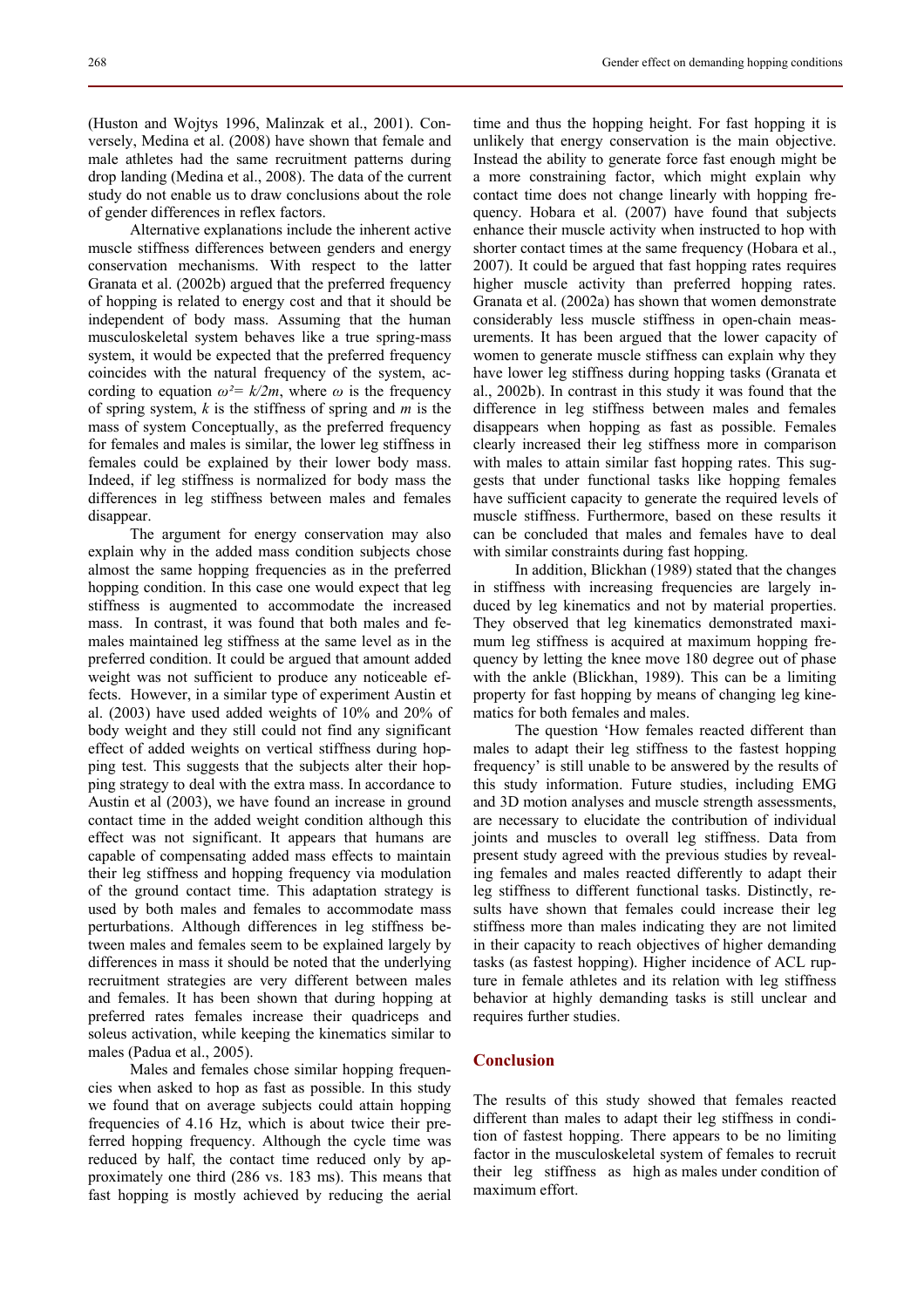# **References**

- Arampatzis, A., Brüggemann, G.P. and Metzler, V. (1999) The effect of speed on leg stiffness and joint kinetics in human running. *Journal of Biomechanics* **32(12),** 1349-1353.
- Arendt, E.A. and Dick, R. (1995) Knee injury patterns among men and women in collegiate basketball and soccer. NCAA data and review of literature. *American Journal of Sports Medicine* **23(6),** 694-701.
- Arendt, E.A., Agel, J. and Dick, R.W. (1999) Anterior Cruciate Ligament Injury Patterns Among Collegiate Men and Women. *Journal of Athletic Training* **34(2),** 86-92.
- Austin, G.P., Tiberio, D. and Garrett, G.E. (2003) Effect of added mass on human unipedal hopping at three frequencies. *Perceptual and Motor Skills* **97(2),** 605-612.
- Blickhan, R. (1989) The spring-mass model for running and hopping. *Journal of Biomechanics* **22 (11/12)**, 1217-1227.
- Bret, C., Rahmani, A., Dufour, A.B., Messainer, L. and Lacour, J.R. (2002) Leg strength and stiffness as ability factors in 100 m sprint running. *Journal of Sport Medicine and Physical Fitness* **42(3),** 274-281.
- Butler, R.J., Crowell, H.P. and McClay, I.D. (2003) Lower extremity stiffness: implications for performance and injury. *Clinical Biomechanics* **18,** 511-517.
- Chelly, S.M. and Dennis, C. (2001) Leg power and hopping stiffness: relationship with sprint running performance. *Medicine and Science in Sports and Exercise* **33(2),** 326-335
- Dugan, S.A. (2005) Sports-related knee injuries in female athletes: what gives? *American Journal of Physical Medicine and Rehabilitation* **84(2),**122-130.
- Evetovich, T.K., Housh, T.J., Johnson, G.O., Smith, D.B., Ebersole, K.T. and Perry, S.R. (1998) Gender comparisons of the mechanomyographic responses to maximal concentric and eccentric isokinetic muscle actions. *Medicine and Science in Sports and Exercise* **30,** 1697–1702.
- Farley, C. T., Blickhan, R., Saito, J., and Taylor, C. R. (1991) Hopping frequency in humans: a test of how springs set stride frequency in bouncing gaits. *Journal of Applied Physiology* **71,** 2127- 2132.
- Farley, C.T., Glasheen, J. and McMahon, T.A. (1993) Running springs: speed and animal size. *Journal of Experimental Biology* **185,** 71-86.
- Farley, C.T. and Gonzalez, O. (1996) Leg stiffness and stride frequency in human running. *Journal of Biomechanics* **29,** 181-186.
- Farley, C.T., Houdijk, H.H.P., Strien, C.V. and Louie, M. (1998) Mechanism of leg stiffness adjustment for hopping on surfaces of different stiffness. *Journal of Applied Physiology* **85,** 1044- 1055.
- Farley, C.T. and Morgenroth, D.C. (1999) Leg stiffness primarily depends on ankle stiffness during human hopping. *Journal of Biomechanics* **32(3),** 267-273.
- Ferris, D.P., and Farley, C.T. (1997) Interaction of leg stiffness and surface stiffness during human hopping. *Journal of Applied Physiology* **82,** 15-22.
- Ferris, D. P., Louie, M. and Farley, C. T. (1998) Running in the real world: adjustments in leg stiffness for different locomotion surfaces. *Proceedings of The Royal Society Biological Sciences* **265,** 989-994.
- Granata, K.P., Wilson, S.E. and Padua, D.A. (2002a) Gender differences in active musculoskeletal stiffness. Part I. Quantification in controlled measurements of knee joint dynamics. *Journal of Electromyography and Kinesiology* **12(2),** 119-126.
- Granata K.P., Padua, D.A. and Wilson, S.E. (2002b) Gender differences in active musculoskeletal stiffness. Part II. Quantification of leg stiffness during functional hopping tasks. *Journal of Electromyography and Kinesiology* **12(2),** 127–135.
- Griffin, L.Y., Agel, J., Albohm, M.J., Arendt, E.A., Dick, R.W. and Garrett, W.E. (2000) Noncontact anterior cruciate ligament injuries: risk factors and prevention strategies. *Journal of American Academy of Orthopaedic Surgeon* **8(3),** 141-150. Review
- Gwinn, D.E., Wilckens, J.H., McDeviit, E.R., Ross, G. and Kao T.C. (2000) The relative incidence of anterior cruciate ligament injury in men and women at the United States naval academy. *American Journal of Sports Medicine* **28,** 98-102.
- Hall, S.J. (2004) Basics biomechanics. 4<sup>th</sup> edition. McGraw-Hill, Singapore.
- Heise, G.D., Bohne, M., Bressel, E. (2001) Muscle preactivation and leg stiffness in men and women during hopping. *25th Annual Meeting, American Society of Biomechanics, SanDiego.* Avaible from: http://www.asbweb.org/conferences/2001/pdf/158.pdf
- Hewett, T.E., Myer, G.D., Ford, K.R., Heidt, R.S. Jr., Colosimo, A.J., McLean, S.G., Van den Bogert, A.J., Paterno, M.V. and Succop, P. (2005) Biomechanical measures of neuromuscular control and valgus loading of the knee predict anterior cruciate ligament injury risk in female athletes. A prospective study. *American Journal of Sports Medicine* **33 (4),** 492-501.
- Hutchinson, M.R., and Ireland, M.L. (1995) Knee injuries in female athletes. *Sports Medicine* **19,** 288-302.
- Hobara H., Kanosue K., Suzuki S. (2007) Changes in muscle activity with increase in leg stiffness during hopping. *Neuroscience Letters* **418(1),** 55-59.
- Huston, L.S. and Wojtys, F.M. (1996) Neuromuscular performance characteristics in elite female athletes. *American Journal of Sports Medicine* **24,** 427-436.
- Latash, M.L. and Zatsiorsky V.M. (1993) Joint stiffness: Myth or reality?. *Human Movement Science* **12**, 653–692.
- Malinzak, R.A., Colby, S.M., Kirkendal, D.T., Yu, B. and Garrett, W.E. (2001) A comprasion of knee joint motion patterns between men and women in selected athletic tasks. *Clinical Biomechanics 16(5),* 438-445.
- Malone, T.R., Hardeker W.T., Garrett W.T. (1993) Relationship of gender to anterior anterior curciate ligament injuries in intercollegiate basketball players. *Journal of Southern Orthopaedic Association* **2,** 36-39.
- Medina, J.M., Valovich McLeod, TC., Hewell, S.K. and Kingma, J.J. (2008) Timing of neuromuscular activation of the quadriceps and hamstring prior to landing in high school male athletes, female athletes and female non-athletes. *Journal of Electromyography and Kinesiology* **18(4),**591-597.
- Messina, D.F., Farney, W.C. and DeLee, J.C. (1999) The incidence of injury in Texas high school basketball. A prospective study among male and female athletes. *American Journal of Sports Medicine* **27(3),** 294-299.
- Padua, D.A., Carcia, C.R., Arnold, B.L. and Granata, K.P. (2005) Gender differences in leg stiffness and stiffness recruitment strategy during two-legged hopping. *Journal of Motor Behavior* **37(2),** 111-125.
- Salsich, G.B. and Mueller, M.J. (2000) Effect of plantar flexor muscle stiffness on selected gait characteristics. *Gait and Posture* **11,** 207-216.
- Williams, D.S., Davis, I.M., Scholz, J.P., Hamill J., Buchanan, T.S. (2004 ) High-arched runners exhibit increased leg stiffness compared to low-arched runners. *Gait and Posture* **19(3),** 263- 269.
- Zeller, B.Z., McCrory, J.L., Kibler, W.B. and Uhl, T.L. (2003) Differences in kinematics and electromyographic activity between men and women during single-legged squat. *American Journal of Sports Medicine* **31(3),** 449-456.

# **Key points**

- Leg stiffness is an adaptable property of neuro musculoskeletal system to different functional loading conditions.
- Females can increase their leg stiffness more than males indicating they have no gender limiting capacity to reach objectives of higher demanding tasks as fastest hopping.